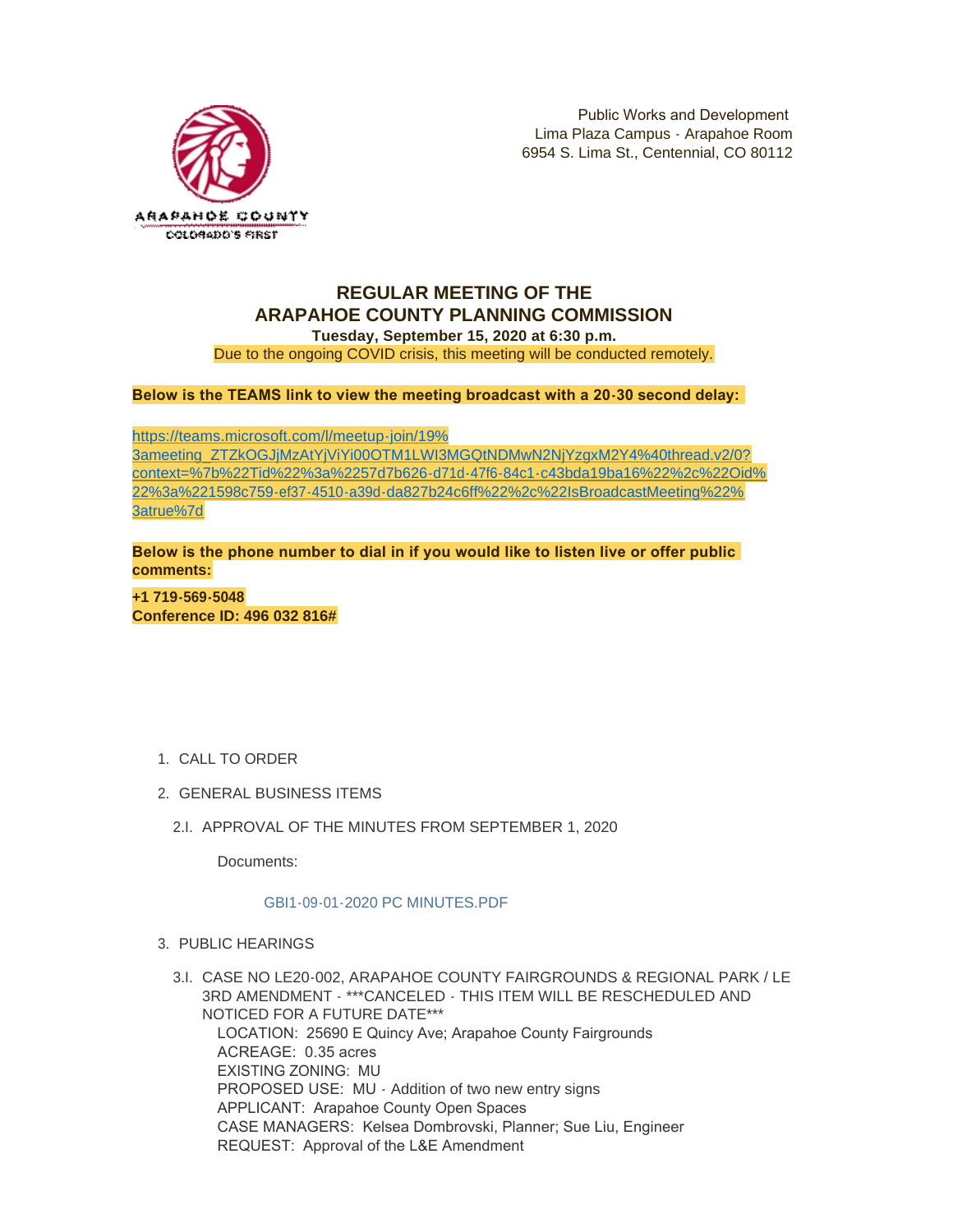3.II. CASE NO LE20·001, SOUTHEAST METRO NATURAL GAS PROJECT / LOCATION AND EXTENT

LOCATION: Western portion of the Cherry Creek State Park and travels north to the west side of Cherry Creek Reservoir ACREAGE: 4 mile linear pipeline EXISTING ZONING: USA PROPOSED USE: Natural Gas Pipeline APPLICANT: Public Service Company of Colorado / dba Xcel Energy CASE MANAGERS: Kat Hammer, Planner; Sue Liu, Engineer REQUEST: Approval of the L&E

Documents:

[RI2-LE20-001 STAFF REPORT.PDF](https://www.arapahoegov.com/AgendaCenter/ViewFile/Item/13312?fileID=24025) [RI2-LE20-001 STAFF POWERPOINT.PDF](https://www.arapahoegov.com/AgendaCenter/ViewFile/Item/13312?fileID=24026) [RI2-LE20-001 APPLICANT POWERPOINT.PDF](https://www.arapahoegov.com/AgendaCenter/ViewFile/Item/13312?fileID=24309) [RI2-LE20-001 CITIZEN COMMENTS RECD AFTER PACKETS WENT](https://www.arapahoegov.com/AgendaCenter/ViewFile/Item/13312?fileID=24324)  OUT.PDF

3.III. CASE NO ASI20-001, SOUTHEAST METRO NATURAL GAS PROJECT / AREAS OR ACTIVITIES OF STATE INTEREST / ASI

LOCATION: Western portion of the Cherry Creek State Park and travels north to the west side of Cherry Creek Reservoir ACREAGE: 4 mile linear pipeline EXISTING ZONING: USA PROPOSED USE: Natural Gas Pipeline APPLICANT: Public Service Company of Colorado / dba Xcel Energy CASE MANAGERS: Kat Hammer, Planner; Sue Liu, Engineer REQUEST: Recommendation to the Board of County Commissioners

Documents:

[RI3-ASI20-001 STAFF REPORT.PDF](https://www.arapahoegov.com/AgendaCenter/ViewFile/Item/13314?fileID=24028) [RI3-ASI20-001 STAFF POWERPOINT.PDF](https://www.arapahoegov.com/AgendaCenter/ViewFile/Item/13314?fileID=24029) [RI3-ASI20-001 APPLICANT POWERPOINT.PDF](https://www.arapahoegov.com/AgendaCenter/ViewFile/Item/13314?fileID=24308) [RI3-ASI20-001 CITIZEN COMMENTS RECD AFTER PACKETS WENT](https://www.arapahoegov.com/AgendaCenter/ViewFile/Item/13314?fileID=24323)  OUT.PDF [RI3-ASI20-001 EXHIBITS A-R DESCRIPTIONS.PDF](https://www.arapahoegov.com/AgendaCenter/ViewFile/Item/13314?fileID=24031) [RI3-ASI20-001-EXHIBIT A\\_PRE-APPLICATON AND RESUBMITTAL](https://www.arapahoegov.com/AgendaCenter/ViewFile/Item/13314?fileID=24049)  NOTES.PDF [RI3-ASI20-001-EXHIBIT B\\_ANNUAL\\_REPORTS.PDF](https://www.arapahoegov.com/AgendaCenter/ViewFile/Item/13314?fileID=24032) [RI3-ASI20-001-EXHIBIT C\\_LE PLANS.PDF](https://www.arapahoegov.com/AgendaCenter/ViewFile/Item/13314?fileID=24033) [RI3-ASI20-001-EXHIBIT D\\_ROUTE SELECTION SUMMARY REPORT.PDF](https://www.arapahoegov.com/AgendaCenter/ViewFile/Item/13314?fileID=24034) [RI3-ASI20-001-EXHIBIT E\\_GESC PLAN AND REPORT.PDF](https://www.arapahoegov.com/AgendaCenter/ViewFile/Item/13314?fileID=24035) [RI3-ASI20-001-EXHIBIT F\\_FLOODPLAIN METHODOLOGY.PDF](https://www.arapahoegov.com/AgendaCenter/ViewFile/Item/13314?fileID=24036) [RI3-ASI20-001-EXHIBIT G\\_WEED MANAGEMENT AND REVEGETATION](https://www.arapahoegov.com/AgendaCenter/ViewFile/Item/13314?fileID=24037)  PLAN.PDF [RI3-ASI20-001-EXHIBIT H\\_DRAINAGE LETTER.PDF](https://www.arapahoegov.com/AgendaCenter/ViewFile/Item/13314?fileID=24038) [RI3-ASI20-001-EXHIBIT I\\_HYDROSTATIC TESTING OPERATIONS.PDF](https://www.arapahoegov.com/AgendaCenter/ViewFile/Item/13314?fileID=24039) [RI3-ASI20-001-EXHIBIT J\\_PERMITS.PDF](https://www.arapahoegov.com/AgendaCenter/ViewFile/Item/13314?fileID=24040) [RI3-ASI20-001-EXHIBIT K\\_BIOLOGICAL RESOURCES REPORT.PDF](https://www.arapahoegov.com/AgendaCenter/ViewFile/Item/13314?fileID=24041) [RI3-ASI20-001-EXHIBIT L\\_NRCS SOIL REPORT.PDF](https://www.arapahoegov.com/AgendaCenter/ViewFile/Item/13314?fileID=24042) [RI3-ASI20-001-EXHIBIT M\\_CLASS I CULTURAL REPORT.PDF](https://www.arapahoegov.com/AgendaCenter/ViewFile/Item/13314?fileID=24043) [RI3-ASI20-001-EXHIBIT N\\_PIPELINE PLAN PROFILES.PDF](https://www.arapahoegov.com/AgendaCenter/ViewFile/Item/13314?fileID=24044) [RI3-ASI20-001-EXHIBIT O\\_PSCO-SPECIFIC GENERIC SOIL MANAGEMENT](https://www.arapahoegov.com/AgendaCenter/ViewFile/Item/13314?fileID=24045)  PLAN.PDF [RI3-ASI20-001-EXHIBIT P\\_TRAFFIC CONTROL PLANS.PDF](https://www.arapahoegov.com/AgendaCenter/ViewFile/Item/13314?fileID=24046) [RI3-ASI20-001-EXHIBIT Q\\_OPEN-HOUSE PUBLIC MEETING SUMMARY](https://www.arapahoegov.com/AgendaCenter/ViewFile/Item/13314?fileID=24047)